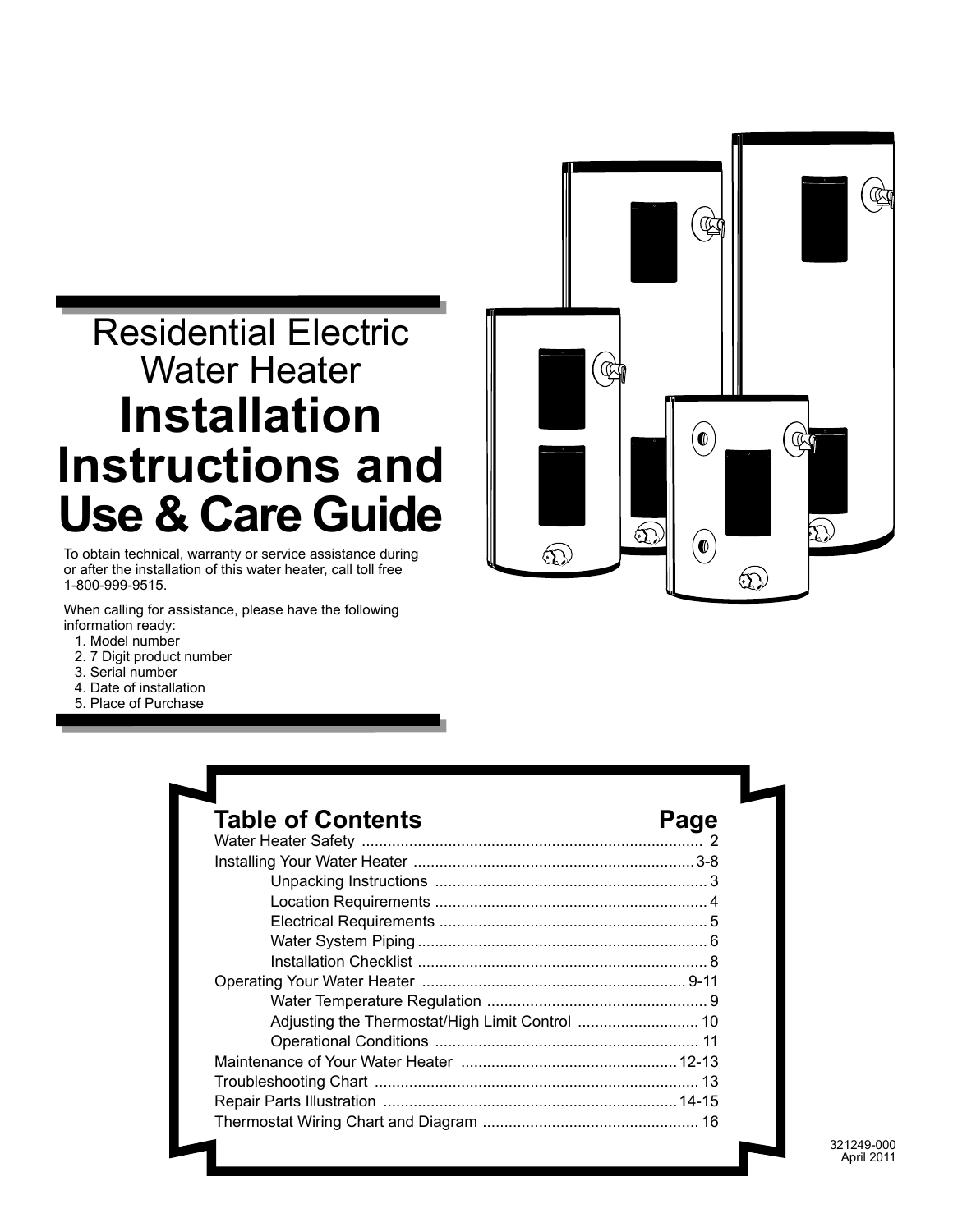# **WATER HEATER SAFETY**

#### **Your safety and the safety of others are very important.**

We have provided many important safety messages in this manual and on your appliance. Always read and obey all safety messages.



This is the safety alert symbol.

This symbol alerts you to potential hazards that can kill or hurt you and others.

All safety messages will follow the safety alert symbol and either the word "DANGER" or "WARNING." These words mean:



**Indicates an imminently hazardous situation which, if not avoided, will result in death or injury.**

**Indicates a hazardous situation which, if not avoided, could result in death or serious injury.**

All safety messages will tell you what the potential hazard is, tell you how to reduce the chance of injury, and tell you what can happen if the instructions are not followed.

#### **Important Safety Instructions**

CAUTION: Hydrogen gas is produced in a hot water system served by this heater that has not been used for a long period of time (2 weeks or more). Hydrogen gas is extremely flammable. To reduce the risk of injury under these conditions, it is recommended that the hot water faucet be opened for several minutes at the kitchen sink before using any electrical appliance connected to the hot water system. When hydrogen is present, there will probably be an unusual sound such as air escaping through the pipe as the water begins to flow. There should be no smoking or open flame near the faucet at the time it is open.

The California Safe Drinking Water and Toxic Enforcement Act requires the Governor of California to publish a list of substances known to the State of California to cause cancer, birth defects, or other reproductive harm, and requires businesses to warn of potential exposure to such substances.

WARNING: This product contains a chemical known to the State of California to cause cancer, birth defects, or other reproductive harm.

This appliance can cause low-level exposure to some of the substances included in the Act.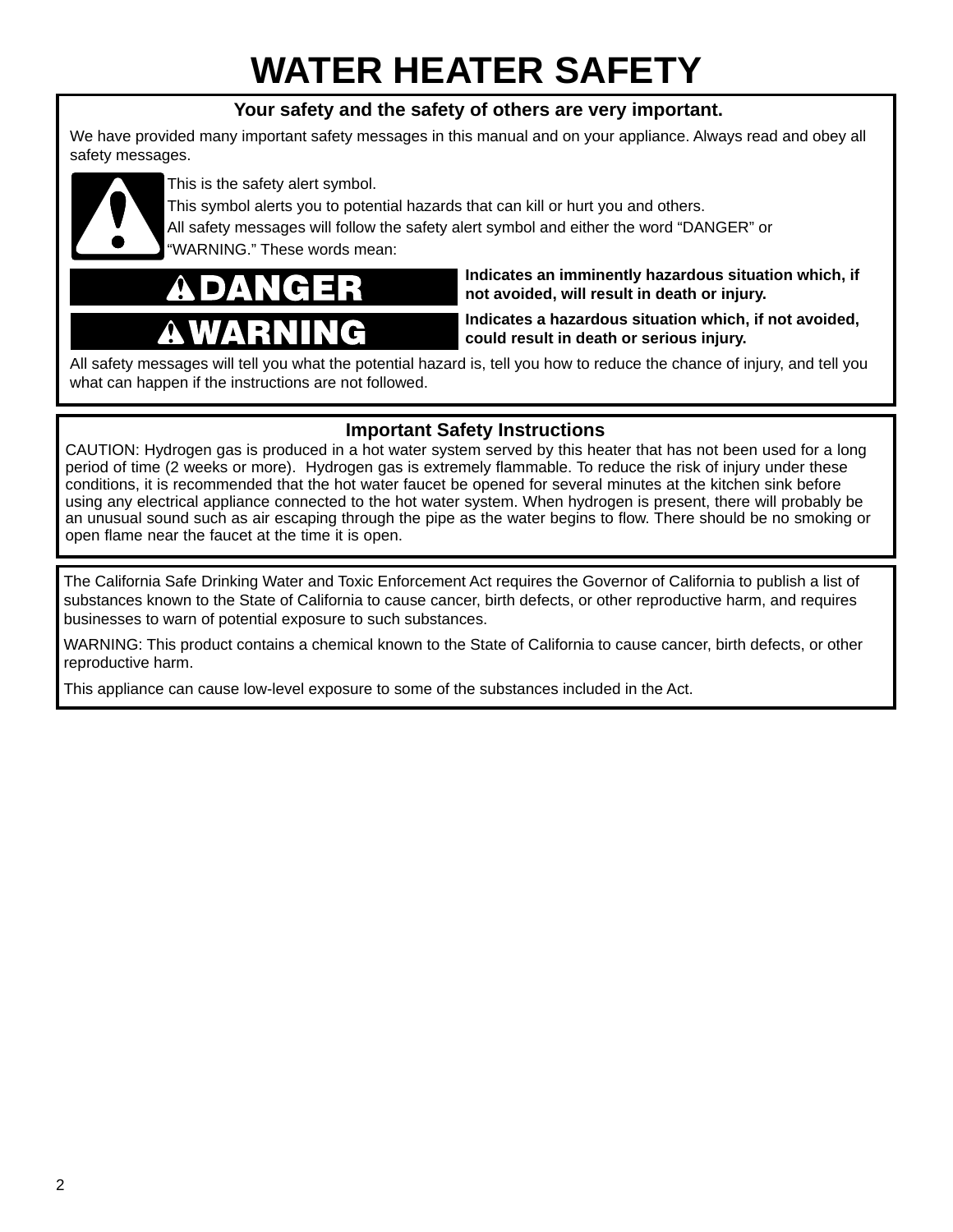### **INSTALLING YOUR WATER HEATER Consumer Information**

#### This water heater should be installed in accordance with the local code authority having jurisdiction, the power company or electric utility, and this installation manual. In the absence of local code requirements, follow the regulations set forth in the current edition of The National

Electric Code, NFPA 70. This is available from the following:

National Fire Protection Association 1 Batterymarch Park Quincy, MA 02269

American National Standards Institute 1430 Broadway New York, NY 10018

Check your phone listings for the local authorities having jurisdiction over your installation.

### **Consumer Responsibilities**

This manual has been prepared to acquaint you with the installation, operation and maintenance of your electric water heater and to provide important safety information in these areas.

We urge you to read all of the instructions thoroughly before attempting the installation or operation of this water heater. This manual should be kept for future reference.

The manufacturer of this water heater will not be liable for any damages caused by failure to comply with the installation and operating instructions outlined in this manual.

If you lack the necessary skills required to properly install this water heater or you have difficulty following the directions, you should not proceed but have a qualified person perform the installation of this water heater.

Examples of a qualified person include: licensed plumbers, authorized gas company personnel, and authorized service personnel.

Massachusetts code requires this water heater to be installed in accordance with Massachusetts 248-CMR 2.00: State Plumbing Code and 248-CMR 5.00.

A data plate identifying your water heater can be found adjacent to the element door. When referring to your water heater always have the information listed on the data plate readily available.

Retain your original receipt as proof of purchase.

### **Unpacking the Water Heater**

# **WARNING**

**Excessive Weight Hazard**

**Use two or more people to move and install water heater.**

**Failure to do so can result in back or other injury.**

#### **Removing Packaging Materials**

IMPORTANT: Do not remove any permanent instructions, labels, or the data label from either the outside of the water heater or on the inside of water heater panels.

- Remove exterior packaging and place installation components aside.
- Inspect all parts for damage prior to installation and start-up.
- Completely read all instructions before attempting to assemble and install this product.
- After installation, dispose of/recycle all packaging materials.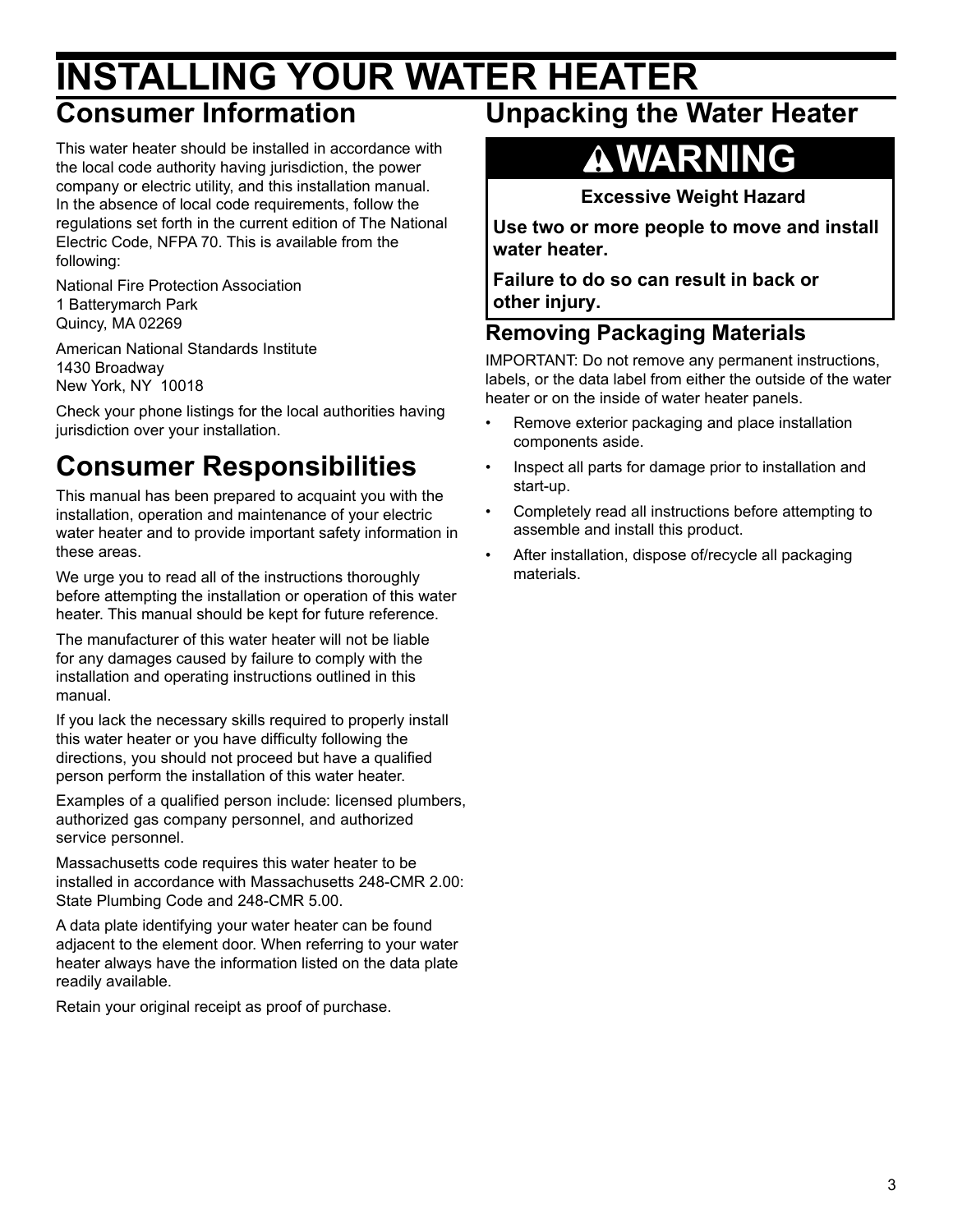### **Location Requirements**

#### **Site location**

Select a location near the center of the water piping system. It must be installed indoors and in a vertical position on a level surface.

The water heater should be located in an area not subject to freezing temperatures. Water heaters located in unconditioned spaces (i.e., attics, basements, etc.) May require the water piping and drain piping to be insulated to protect against freezing. The drain and controls must be easily accessible for operation and service.

Keep combustibles such as boxes, magazines, clothes, etc., away from the water heater area.

This water heater does not have sufficient capacity for use with a spa or hot tub.

NOTE: Local codes and requirements in your area may require the installation of your water heater be accomplished in a way that the bottom element is elevated from the floor at least 18 inches.

IMPORTANT: The water heater should be located in an area where leakage of the tank or connections will not result in damage to the area adjacent to the water heater or to lower floors of the structure. Due to the normal corrosive action of the water, the tank will eventually leak after an extended period of time. Also any external plumbing leak, including those from improper installation, may cause early failure of the tank due to corrosion if not repaired. If the owner/operator is uncomfortable with making the repair a qualified person should be contacted. A suitable drain pan should be installed under the water heater as shown below, to help protect the property from damage which may occur from leaks in the piping connections or tank. The pan must limit the water level to a maximum depth of 2-1/2 inches and be two inches wider than the heater and piped to an adequate drain. Locate the water heater near a suitable indoor drain. Outside drains are subject to freezing temperatures which can obstruct the drain line. The piping should be at least 3/4" ID and pitched for proper drainage. Under no circumstance will the manufacturer or seller of this water heater be held liable for any water damage which is caused by your failure to follow these instructions.



NOTE: The water heater shall be located so it is not subject to physical damage by moving vehicles or area flooding.



#### **State of California**

NOTE: The water heater must be braced, anchored, or strapped to avoid moving during an earthquake. Contact local utilities for code requirements in your area or call 1-800-999-9515 and request instructions.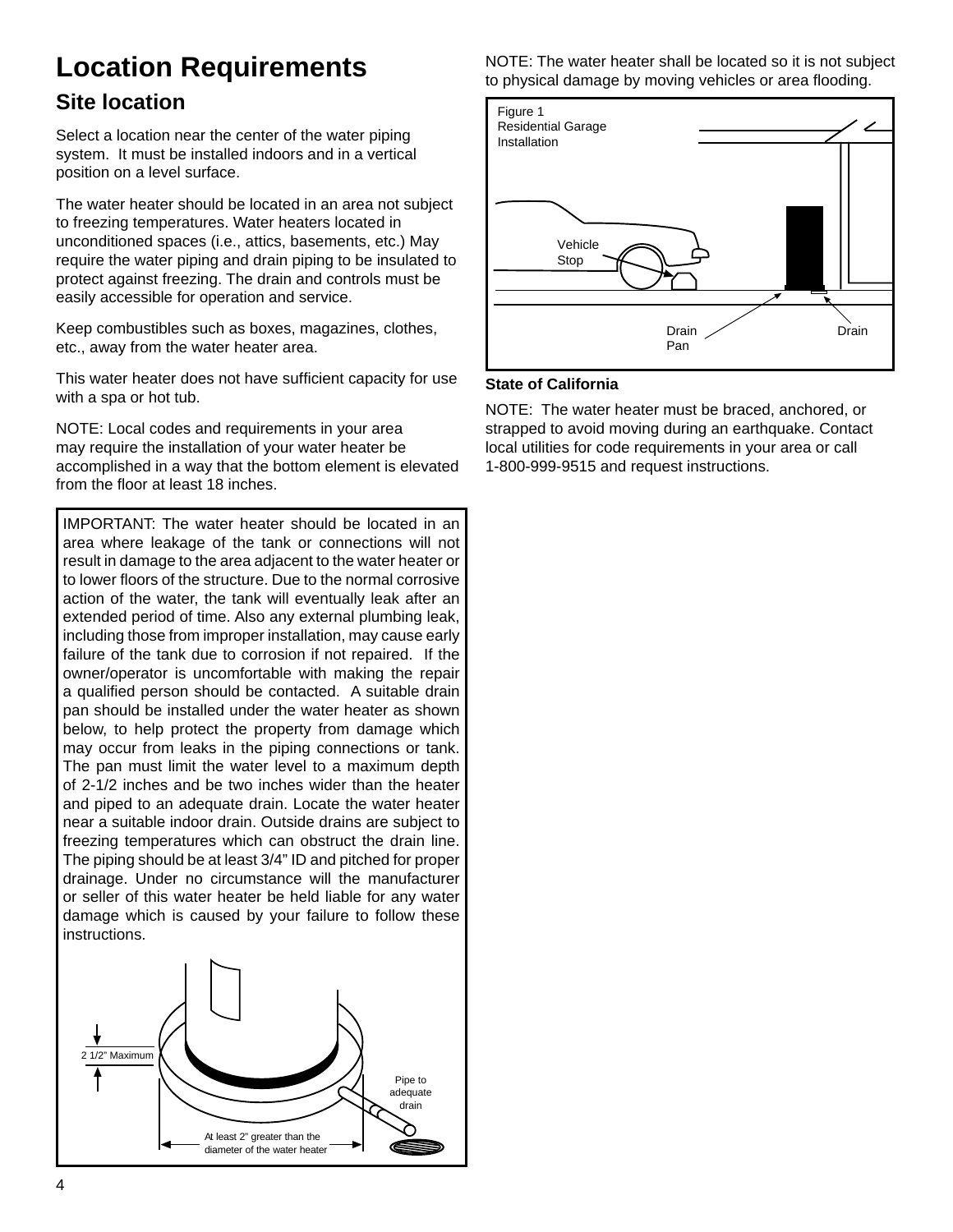### **Electrical Requirements**

# **WARNING**



have a qualified electrician perform the installation. When making the electrical connections, always make

sure:

- The electrical supply has the proper overload fuse or breaker protection.
- Wire sizes and connections comply with all applicable codes.
- Wiring enclosed in approved conduit (if required by local codes).
- The water heater and electrical supply are properly grounded.

Figures 3, 4, and 5 are provided as reference drawings for the 120/240v 2-wire models only. Always reference the wiring diagram located on the water heater for the correct electrical connections and connect the electrical supply to the water heater in accordance with local utility requirements and codes.

When installing the electrical wiring to the water heater:

- 1. Be sure tank is completely filled with water before making any electrical connections. (See Figure 2)
- 2. Disconnect the electric power.
- 3. Loosen the screw holding the junction box cover to the top of the water heater and set aside.
- 4. Connect the electrical supply to the water heater. A standard 1/2 inch opening has been made in the junction box for conduit connections.
- 5. Connect ground wire to green ground screw in the junction box of the water heater. Reinstall the junction box cover.

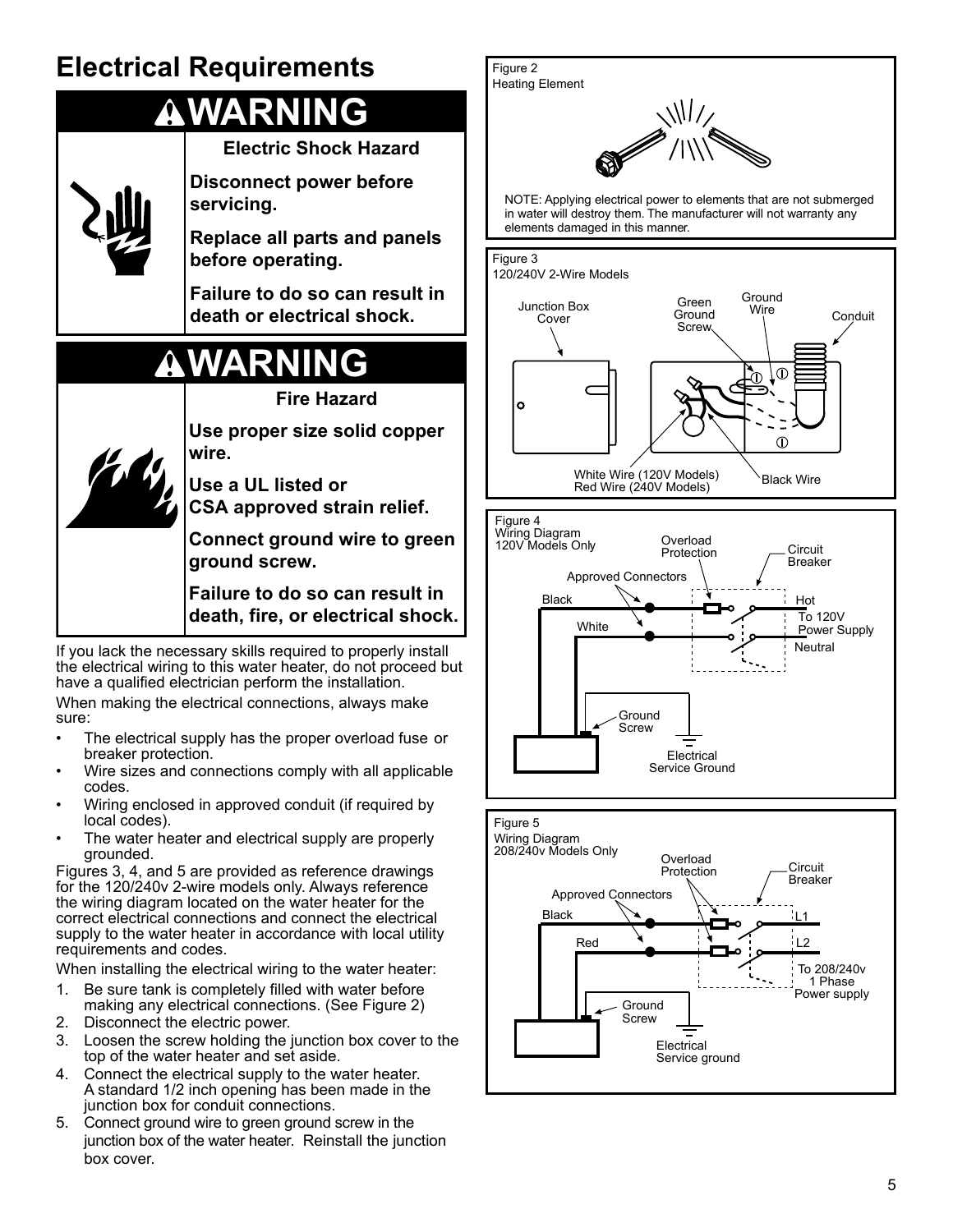### **Water System Piping**

Piping, fittings, and valves should be installed according to the installation drawing (Figure 6). If the indoor installation area is subject to freezing temperatures, the water piping must be properly insulated.

The water supply pressure should not exceed 80 psi. If this occurs, a pressure reducing valve with a bypass should be installed in the cold water supply line. This should be placed on the supply to the entire house in order to maintain equal hot and cold water pressures. IMPORTANT:

- Heat must not be applied to the water fittings on the heater as they may contain nonmetallic parts. If solder connections are used, solder the pipe to the adapter before attaching the adapter to the hot and cold water fittings.
- Always use a good grade of joint compound and be certain that all fittings are tight.

### **Piping Installation**

1. Install the water piping and fittings as shown in Figure 6. Connect the cold water supply (3/4" NPT) to the fitting marked "C". Connect the hot water supply (3/4" NPT) to the fitting marked "H".

 IMPORTANT: Some models may contain energy saving heat traps to prevent the circulation of hot water within the pipes. Do not remove these inserts.

- 2. The installation of unions in both the hot and cold water supply lines are recommended for ease of removing the water heater for service or replacement.
- 3. Some local codes may require, and the manufacturer of this water heater recommends, installing a mixing valve or an anti-scald device in the domestic hot water line as shown in Figures 7 and 8. These valves reduce the point-of-use temperature of the hot water by mixing cold and hot water and are readily available. Contact a licensed plumber or the local plumbing authority for more information.
- 4. If installing the water heater in a closed water system, install an expansion tank in the cold water line as specified under "Closed System/Thermal Expansion."
- 5. Install a shut off valve in the cold water inlet line. It should be located close to the water heater and be easily accessible, but **not** located between the water heater and expansion tank. Know the location of this valve and how to shut off the water to the heater.
- 6. Install a temperature and pressure relief valve and discharge line in the opening marked "T & P RELIEF VALVE". Install as specified under "Temperature and Pressure Relief Valve."
- 7. After piping has been properly connected to the water heater, open the nearest hot water faucet and allow the tank to completely fill with water. To purge the lines of any excess air and sediment, keep the hot water faucet open for 3 minutes after a constant flow of water is obtained. Close the faucet and check all connections for leaks.

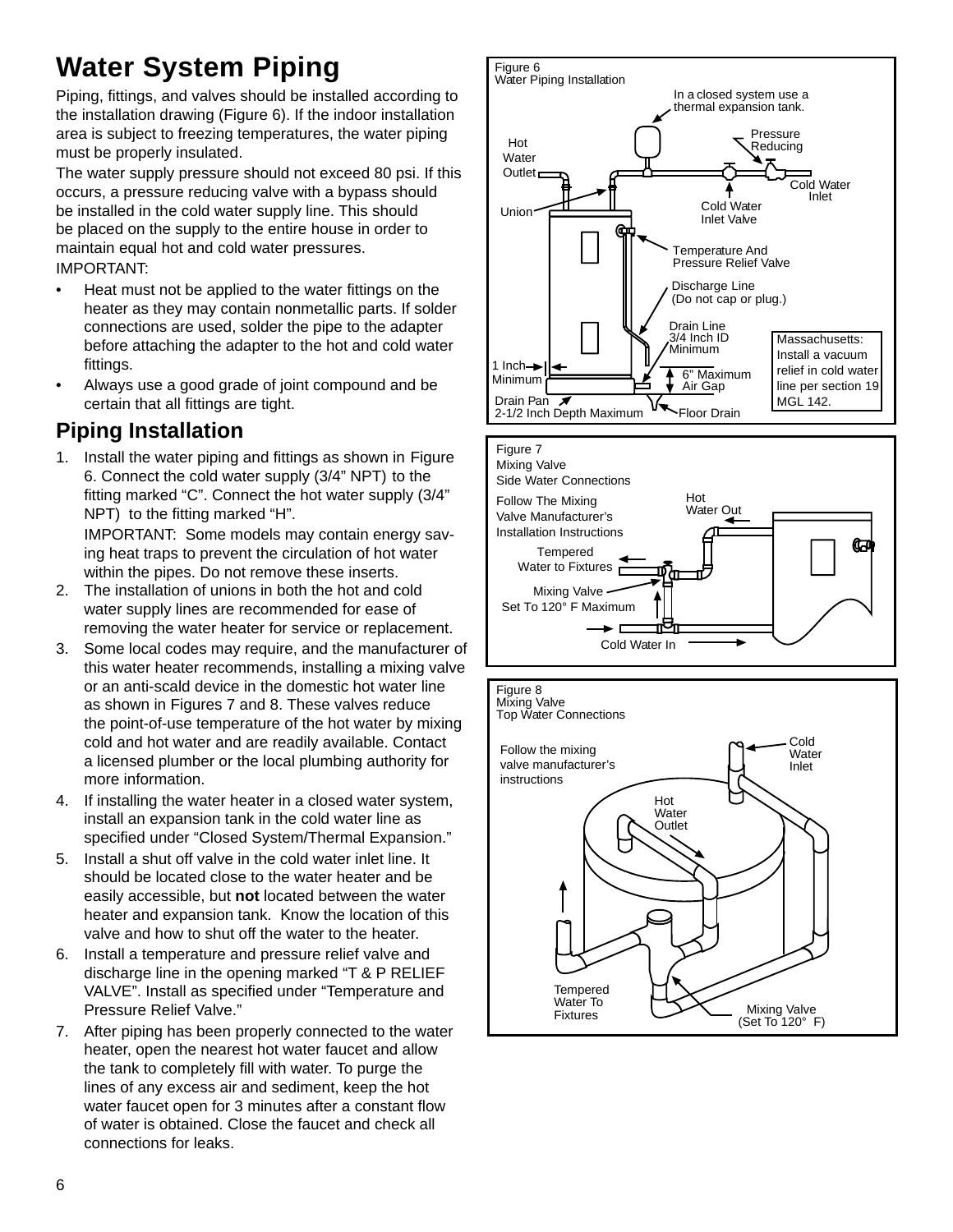Please note the following:

- The system should be installed only with piping that is suitable for potable (drinkable) water such as copper, CPVC, or polybutylene. This water heater must not be installed using iron piping or PVC water piping.
- Use only pumps, valves, or fittings that are compatible with potable water.
- Use only full flow ball or gate valves. The use of valves that may cause excessive restriction to water flow is not recommended.
- Use only 95/5 tin-antimony or other equivalent solder. Any lead based solder must not be used.
- Piping that has been treated with chromates, boiler seal, or other chemicals must not be used.
- Chemicals that may contaminate the potable water supply must not be added to the piping system.

#### **Closed System/Thermal Expansion**

# **WARNING**



**Explosion Hazard**

**If the temperature and pressure relief valve is dripping or leaking, have a qualified person replace it.**

**Examples of a qualified person include: licensed plumbers, authorized gas company personnel, and authorized service personnel.**

**Do not plug valve.**

**Do not remove valve.**

**Failure to follow these instructions can result in death or explosion.**

As water is heated, it expands (thermal expansion). In a closed system, the volume of water will grow. As the volume of water grows, there will be a corresponding increase in water pressure due to thermal expansion. Thermal expansion can cause premature tank failure (leakage). This type of failure is not covered under the limited warranty. Thermal expansion can also cause intermittent temperaturepressure relief valve operation: water discharged from the valve due to excessive pressure build up. The temperaturepressure relief valve is not intended for the constant relief of thermal expansion. This condition is not covered under the limited warranty.

A properly-sized thermal expansion tank should be installed on all closed systems to control the harmful effects of thermal expansion. Contact a plumbing service agency or your retail supplier regarding the installation of a thermal expansion tank.

IMPORTANT: Do not plug or remove the temperature and pressure relief valve.

### **Temperature and Pressure Relief Valve**

# **WARNING**



**Explosion Hazard**

**If the temperature and pressure relief valve is dripping or leaking, have a qualified person replace it.**

**Examples of a qualified person include: licensed plumbers, authorized gas company personnel, and authorized service personnel.**

**Do not plug valve.**

**Do not remove valve.**

**Failure to follow these instructions can result in death or explosion.**



For protection against excessive pressures and temperatures, a temperature and pressure relief valve must be installed in the opening marked "T & P RELIEF VALVE" (See Figure 9).

CAUTION: To reduce the risk of excessive pressures and temperatures in this water heater, install temperature and pressure relief protective equipment required by local codes, but no less than a combination temperature and pressure relief valve certified by a nationally recognized testing laboratory that maintains periodic inspection of the production of listed equipment or materials, as meeting the requirements for Relief Valves and Automatic Shutoff Devices for Hot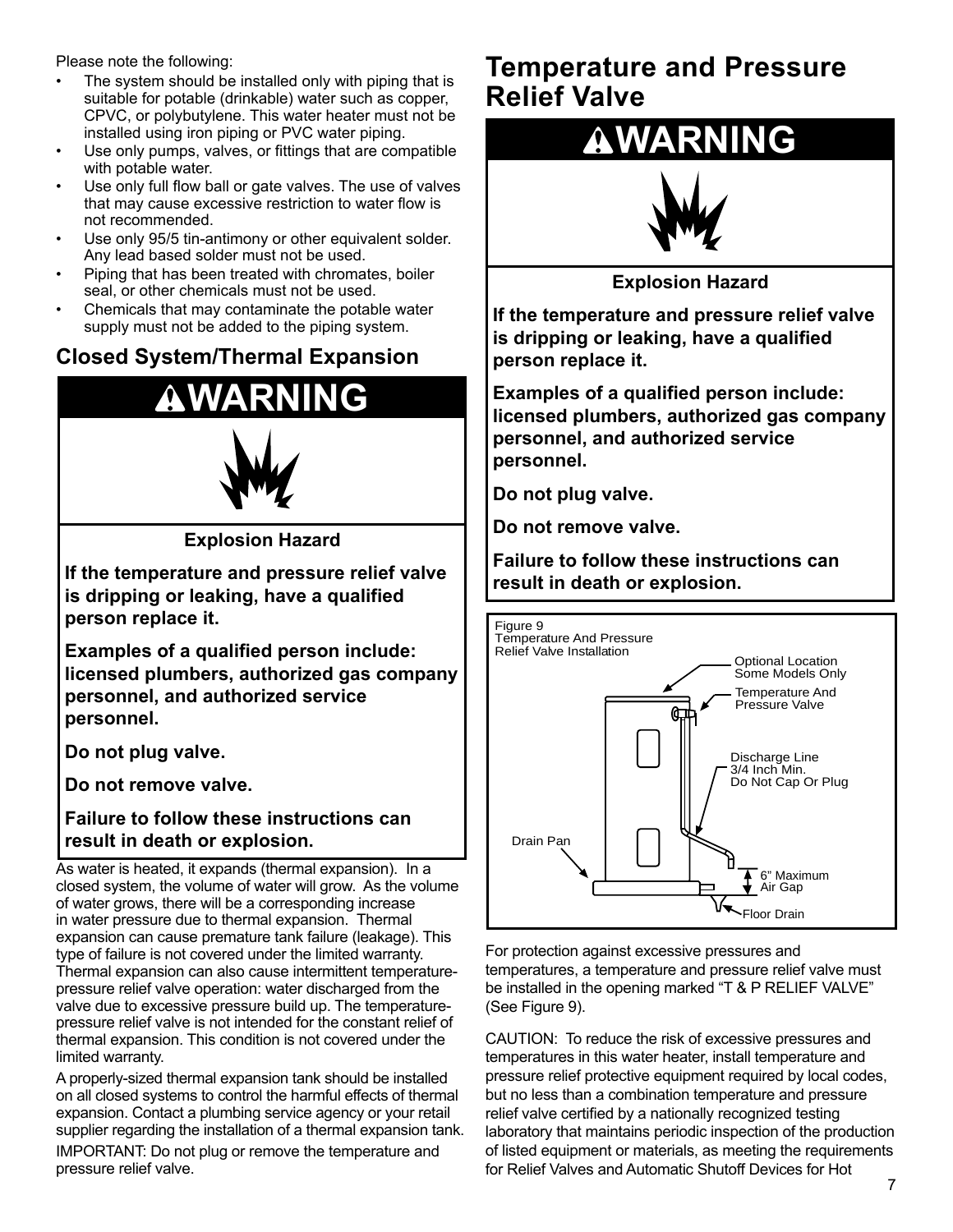Water Supply Systems, ANSI Z21.22 - current edition. This valve must be marked with the maximum set pressure not to exceed the marked maximum working pressure of the water heater. Install the valve into an opening provided and marked for this purpose in the water heater, and orient it or provide tubing so that any discharge from the valve exits only within 6 inches above, or at any distance below, the structural floor, and does not contact any live electrical part. The discharge opening must not be blocked or reduced in size under any circumstance.

IMPORTANT: Only a new temperature and pressure relief valve should be used with your water heater. Do not use an old or existing valve as it may be damaged or not adequate for the working pressure of the new water heater. Do not place any valve between the relief valve and the tank.

#### **The Temperature & Pressure Relief Valve:**

- Shall not be in contact with any electrical part.
- Shall be connected to an adequate discharge line.
- Shall not be rated higher than the working pressure shown on the data plate of the water heater.

#### **The Discharge Line:**

- Shall not be smaller than the pipe size of the relief valve or have any reducing coupling installed in the discharge line.
- Shall not be capped, blocked, plugged or contain any valve between the relief valve and the end of the discharge line.
- Shall terminate a maximum of 6 inches above a floor drain or external to the building. In cold climates, it is recommended that the discharge pipe be terminated at an adequate drain inside the building.
- Shall be of material listed for hot water distribution.
- Shall be installed to allow complete drainage of both the valve and discharge line.

#### **Solar Installation**

If this water heater is used as a solar storage heater or as a backup for the solar system, the inlet water supply temperatures to the water heater tank may be in excess of 120°F. A mixing valve or other temperature limiting valve must be installed in the inlet water supply line to limit the supply temperature to 120°F.

NOTE: Solar water heating systems can often supply water with temperatures exceeding 180°F and may result in water heater malfunction.

# **INSTALLATION CHECKLIST**

#### **Water Heater Location**

- $\Box$  Centrally located with the water piping system.
- □ Located indoors and in a vertical position. Protected from freezing temperatures.
- $\Box$  Provisions made to protect the area from water damage. A suitable drain pan installed and piped to an adequate drain.
- $\nabla$  Sufficient room to service the water heater.

#### **Water System Piping**

- $\Box$  Temperature and pressure relief valve properly installed with a discharge line run to an open drain and protected from freezing.
- □ All piping properly installed and free of leaks.
- $\Box$  Heater completely filled with water. (See Figure 2)
- $\Box$  Closed system pressure buildup precautions installed.
- □ Mixing valve (when applicable) installed per manufacturer's instructions (see "Water Temperature Regulation" section).

#### **Electrical Connections**

- $\Box$  Wiring and connections comply with all applicable codes.
- $\Box$  Water heater and electrical supply are properly grounded.
- □ Proper overload fuse or circuit breaker protection installed.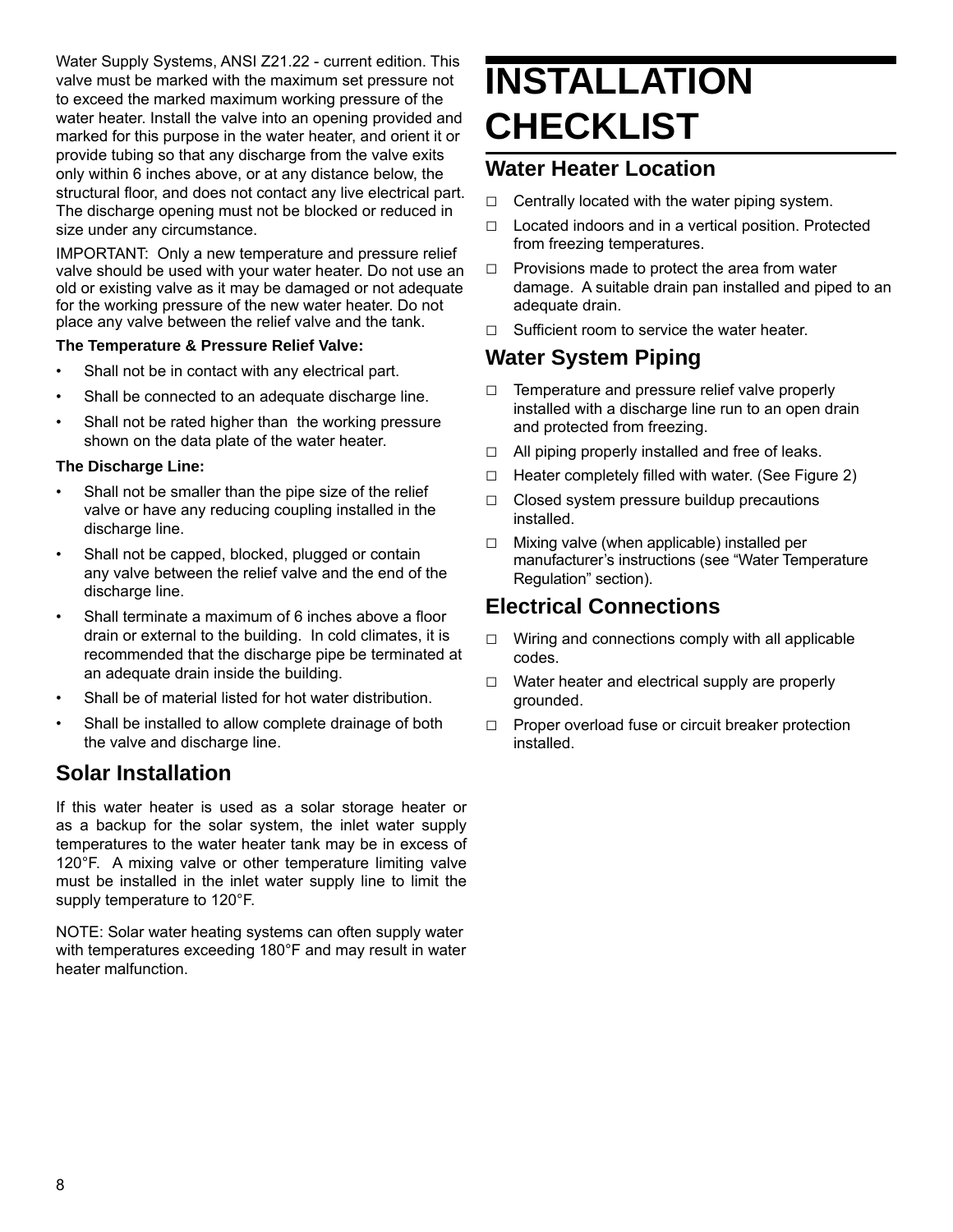### **OPERATING YOUR WATER HEATER Before Using**

- 1. Make sure the water heater has been properly installed. See "Installing Your Water Heater" section.
- 2. Completely fill the tank with water. (See Figure 2)
- 3. After the water heater tank is completely filled with water, connect electrical power to the water heater.
- 4. Read the "Water Temperature Regulation" section of this manual. If the instructions are not clear, contact a qualified person.
- 5. Adjust the thermostat to the desired temperature setting as described under "Adjusting the Thermostat/ High Limit Control" section.

IMPORTANT: Do not attempt to operate this water heater if the thermostat(s), or surrounding insulation has been exposed to water in any way. Immediately call a qualified person to inspect the water heater and replace any thermostat or insulation that has been exposed to water. Do not attempt to repair these parts. Water heaters subjected to flood conditions or any time the thermostat(s) have been submerged in water require replacement of the entire water heater.

#### **Safety Shut-off**

This water heater is designed to automatically shut-off in the event that the water temperature exceeds 170°F or 77°C (190°F or 88°C in LDCE Models). A high limit control switch is used to shut off the power to the elements if the water temperature exceeds 170°F or 77°C (190°F or 88°C in LDCE Models). The high limit control can be reset by firmly pushing in the red reset button located on the thermostat. Follow the instructions under "Adjusting the Thermostat/High Limit Control", section to properly reset the high limit control. If the high limit control switch continues to shut-off the water heater contact a qualified person for service.

### **Water Temperature Regulation**



**Water temperature over 125°F can cause severe burns instantly or death from scalds.**

**Children, disabled and elderly are at highest risk of being scalded.**

**Feel water before bathing or showering.**

**Temperature limiting valves are available.**

The thermostat is adjusted to a temperature setting of 120°F or lower when it is shipped from the factory. Water temperature can be regulated by adjusting the thermostat to the preferred setting as shown in "Adjusting the Thermostat/High Limit Control." The preferred starting point is 120°F. There is a hot water scald potential if the thermostat is set too high.

IMPORTANT:Adjusting the thermostat past 120°F on the thermostat will increase the risk of scald injury in the times shown below.

| Water<br>Temperature °F                                                   | Time for 1st<br>Degree Burn<br>(Less Severe Bums) | Time for<br><b>Permanent Burns</b><br>2nd & 3rd Degree<br>(Most Severe Burns) |
|---------------------------------------------------------------------------|---------------------------------------------------|-------------------------------------------------------------------------------|
| 110                                                                       | (normal shower temp.)                             |                                                                               |
| 116                                                                       | (pain threshold)                                  |                                                                               |
| 116                                                                       | 35 minutes                                        | 45 minutes                                                                    |
| 122                                                                       | 1 minute                                          | 5 minutes                                                                     |
| 131                                                                       | 5 seconds                                         | 25 seconds                                                                    |
| 140                                                                       | 2 seconds                                         | 5 seconds                                                                     |
| 149                                                                       | 1 second                                          | 2 seconds                                                                     |
| 154                                                                       | instantaneous                                     | 1 second                                                                      |
| (U.S. Government Memorandum, C.P.S.C., Peter L. Armstrong, Sept. 15,1978) |                                                   |                                                                               |

NOTE: During low demand periods when hot water is not being used, a lower thermostat setting will reduce energy losses and may satisfy your normal hot water needs. If hot water use is expected to be more than normal, a higher thermostat setting may be required to meet the increased demand.

When leaving your home for extended periods (vacations, etc.) turn the thermostat to its lowest setting. This will maintain the water at low temperatures with minimum energy losses and prevent the tank from freezing during cold weather.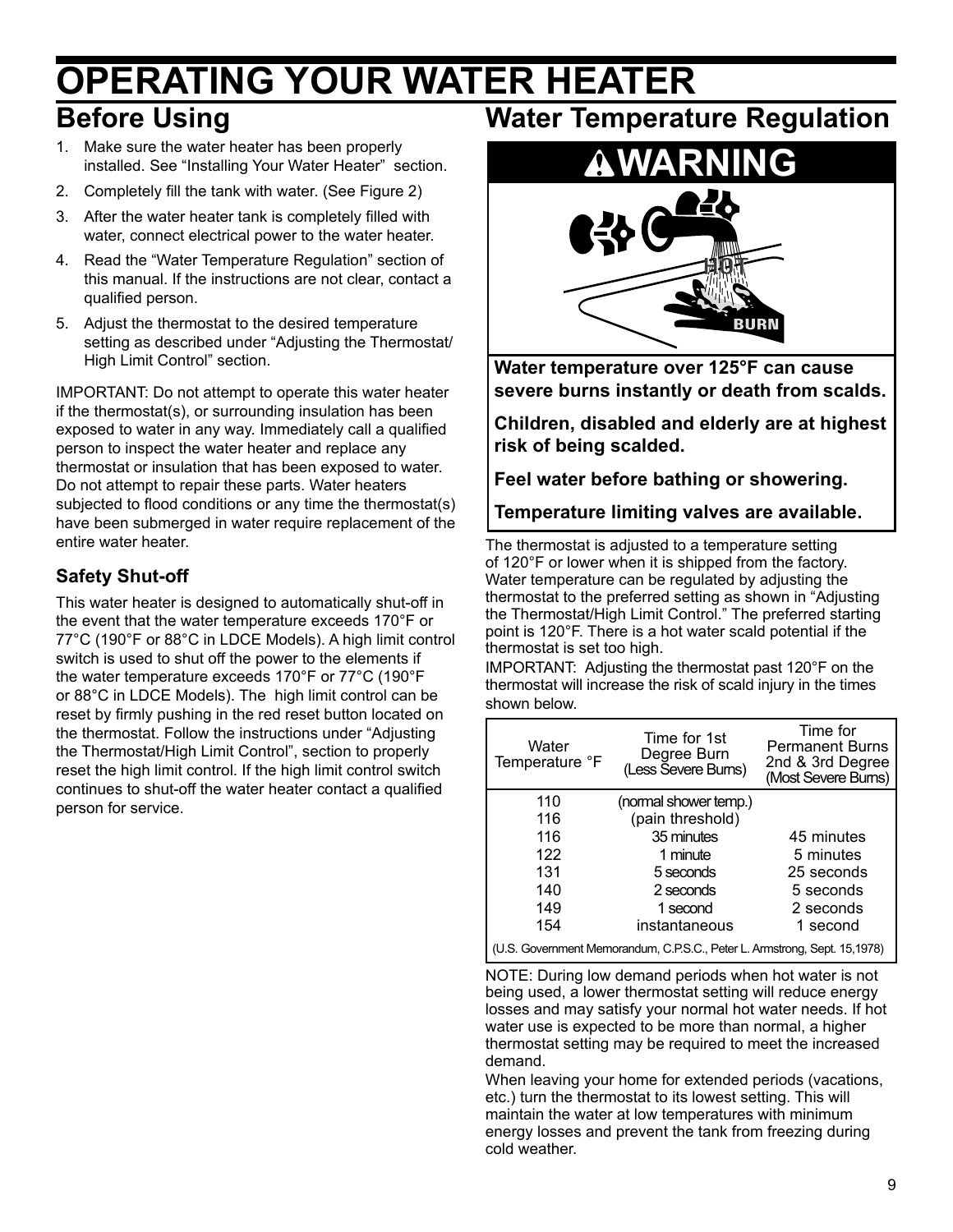### **Adjusting the Thermostat/High Limit Control**

This water heater is equipped with one or more adjustable temperature regulating thermostats and a manual reset high limit control. The following procedures must be performed when changing the temperature of the stored water or resetting the high limit control. Upper and lower thermostats must be adjusted to the same temperature.

IMPORTANT: Before attempting to adjust the thermostat, make sure you read the section of "Water Temperature Regulation" section. If the instructions are not clear, contact a qualified person.

- 1. Disconnect the electric power.
- 2. Remove the access cover(s) and fold up the insulation from the thermostat(s). Do not remove the plastic cover.
- 3. Using a screwdriver to adjust the thermostat pointer, set the thermostat(s) to the desired water temperature. Be sure the RED reset button (High Limit Control) is pushed in. If needed, push in firmly to reset.
- 4. Fold the insulation down, making sure the thermostat(s) are well covered. Replace the access cover(s).
- 5. Reconnect power.

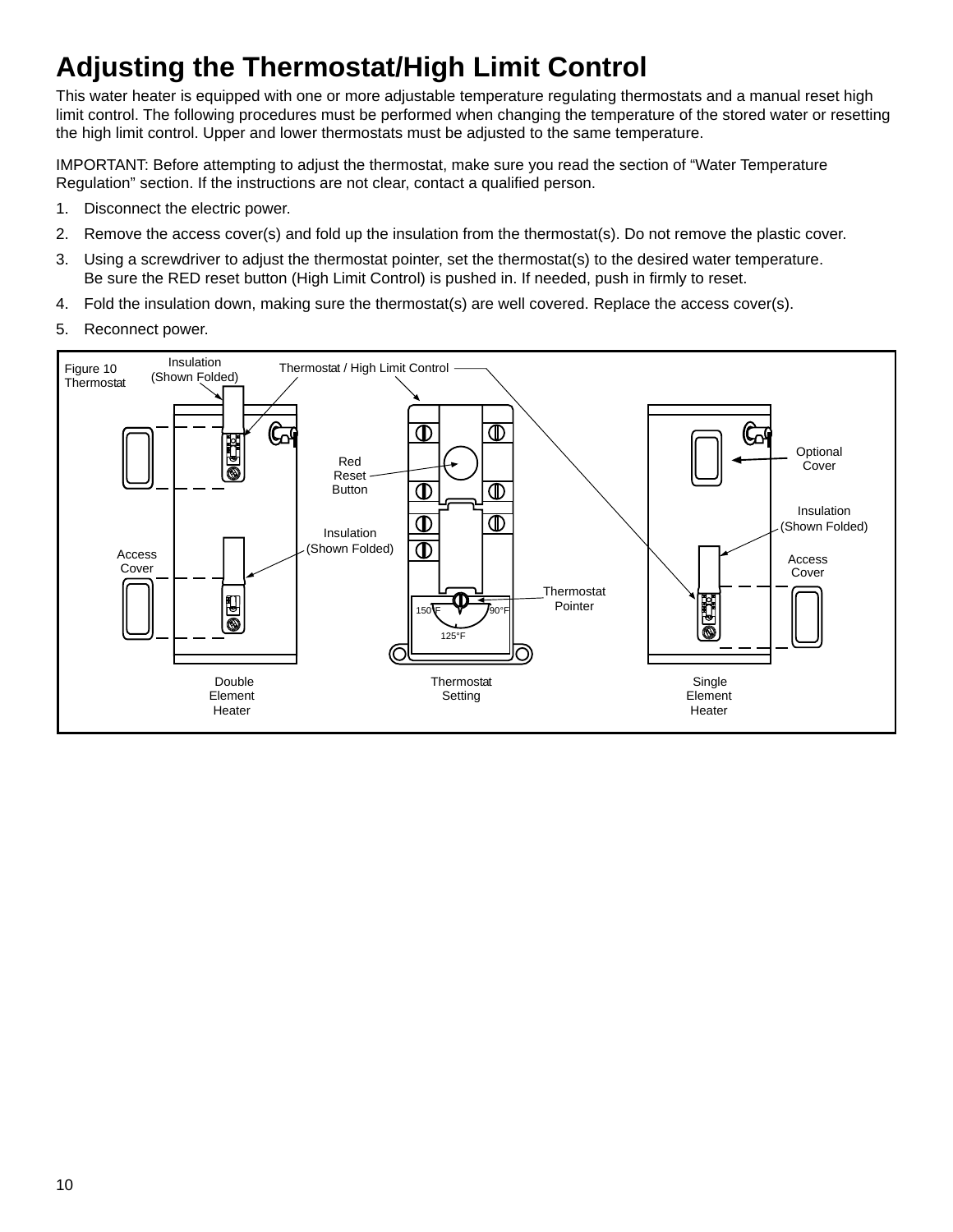### **Operational Conditions**

#### **Anode Rod/Water Odor**

Each water heater contains at least one anode rod, which will slowly deplete while protecting the glass-lined tank from corrosion and prolonging the life of the water heater. Once the anode is depleted, the tank will start to corrode, eventually developing a leak. Certain water conditions will cause a reaction between this rod and the water. The most common complaint associated with the anode rod is a "rotten egg smell" produced from the presence of hydrogen sulfide gas dissolved in the water.

IMPORTANT: Do not remove this rod permanently as it will void any warranties. The parts list includes a special anode that can be ordered if water odor or discoloration occurs.

NOTE: This rod may reduce but not eliminate water odor problems. The water supply system may require special filtration equipment from a water conditioning company to successfully eliminate all water odor problems.

Artificially softened water is exceedingly corrosive because the process substitutes sodium ions for magnesium and calcium ions. The use of a water softener may decrease the life of the water heater tank.

The anode rod should be inspected after a maximum of three years and annually thereafter until the condition of the anode rod dictates its replacement. NOTE: Artificially softened water requires the anode rod to be inspected annually.

The following are typical (but not all) signs of a depleted anode rod:

- The majority of the rods diameter is less than 3/8".
- Significant sections of the support wire (approx. 1/3 or more of the anode rod's length) are visible.

If the anode rod shows signs of either or both, it should be replaced.

NOTE: Whether reinstalling or replacing the anode rod, check for any leaks and immediately correct if found. In replacing the anode:

- 1. Turn off power to the water heater.
- 2. Shut off the water supply and open a nearby hot water faucet to depressurize the water tank.
- 3. Drain approximately 5 gallons of water from tank (Refer to the "Draining and Flushing" section for proper procedures). Close drain valve.
- 4. Remove old anode rod.
- 5. Use Teflon® tape or approved pipe sealant on threads and install new anode rod.
- 6. Turn on water supply and open nearby hot water faucet to purge air from water system. Check for any leaks and immediately correct any if found.
- 7. Restart the water heater as directed under the "Operating Your Water Heater" section. See the "Repair Parts Illustration" section for anode rod location.



#### **Water Heater Sounds**

During the normal operation of the water heater, sounds or noises may be heard. These noises are common and may result from the following:

- 1. Normal expansion and contraction of metal parts during periods of heat-up and cool-down.
- 2. Sediment buildup in the tank bottom will create varying amounts of noise and may cause premature tank failure. Drain and flush the tank as directed under the "Draining and Flushing" section.

#### **Stacking**

Stacking occurs when a series of short draws of hot water (3 gallons or less) are taken from the water heater tank. This causes increased cycling of the heater elements and can result in increased water temperatures at the hot water outlet. An anti-scald device is recommended in the hot water supply line to reduce the risk of scald injury.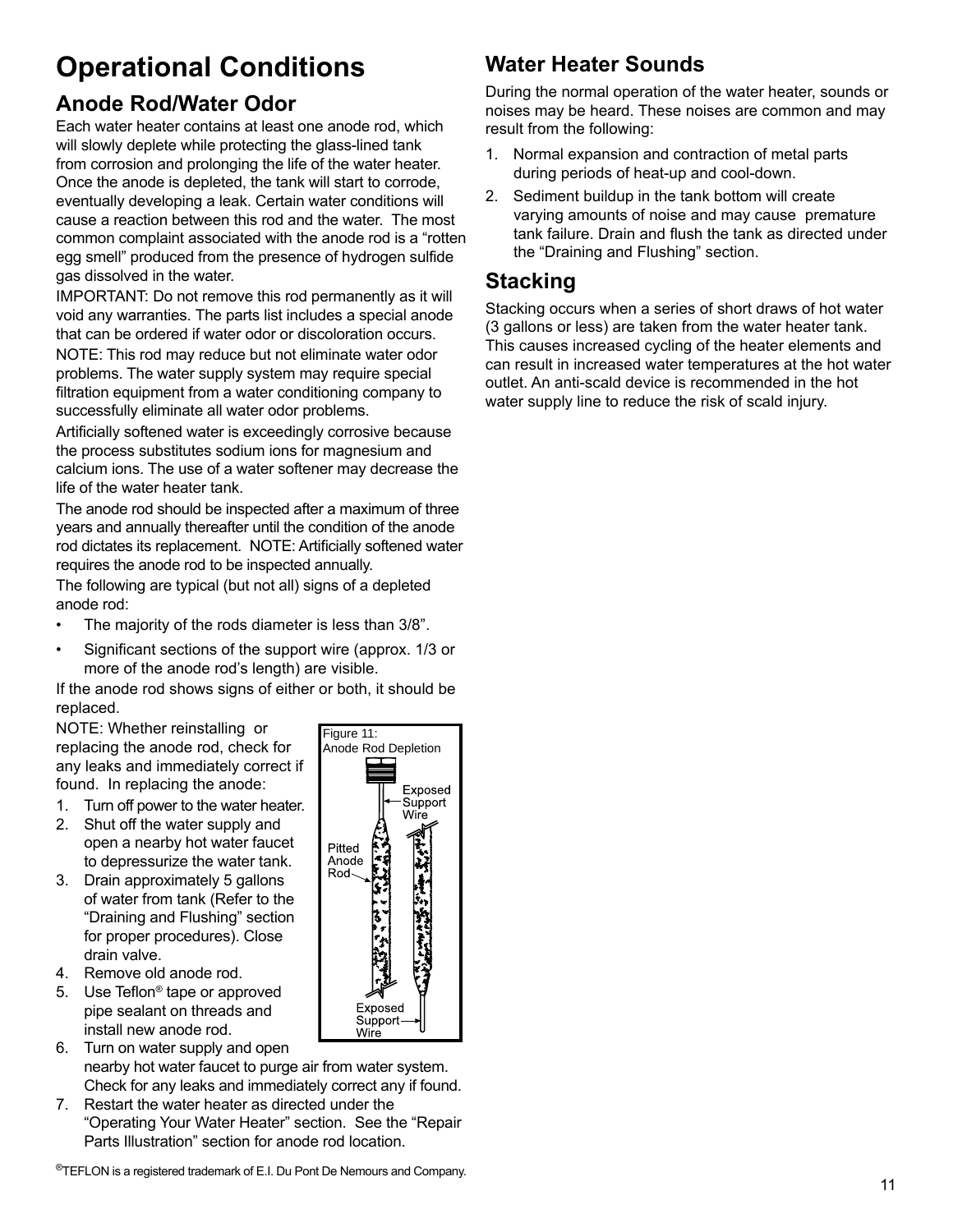# **MAINTENANCE OF YOUR WATER HEATER**

### **Temperature and Pressure Relief Valve**

## **WARNING**



**Explosion Hazard**

**If the temperature and pressure relief valve is dripping or leaking, have a qualified person replace it.**

**Examples of a qualified person include: licensed plumbers, authorized gas company personnel, and authorized service personnel.**

**Do not plug valve.**

**Do not remove valve.**

**Failure to follow these instructions can result in death or explosion.**

Manually operate the temperature and pressure relief valve at least once a year to make sure it is working properly.

To prevent water damage, the valve must be properly connected to a discharge line which terminates at an adequate drain.

Standing clear of the outlet (discharged water may be hot), slowly lift and release the lever handle on the



temperature and pressure relief valve to allow the valve to operate freely and return to its closed position. If the valve fails to completely reset and continues to release water, immediately disconnect the electrical power, close the cold water inlet valve and call a qualified person.

## **Draining and Flushing**

It is recommended that the tank be drained and flushed every 6 months to remove sediment which may build up during operation. The water heater should be drained if

being shut down during freezing temperatures. To drain the tank, perform the following steps:

- 1. Disconnect the electrical power to the water heater.
- 2. Open a nearby hot water faucet until the water is no longer hot.
- 3. Close the cold water inlet valve.
- 4. Connect a hose to the drain valve and terminate it to an adequate drain or external to the building.
- 5. Open the water heater drain valve and allow all of the water to drain from the tank. Flush the tank with water as needed to remove sediment.
- 6. Close the drain valve, refill the tank, and restart the water heater as directed in this manual. CAUTION: Do not turn on power to the water heater unless it is completely filled with water. To ensure that the tank is full, open a hot water faucet and allow the water to run until the air is purged and the water flows uninterrupted from the faucet.

If the water heater is going to be shut down for an extended period, the drain valve should be left open.

### **Heating Element Replacement**



**Electric Shock Hazard**

**Disconnect power before servicing.**

**Replace all parts and panels before operating.**

**Failure to do so can result in death or electrical shock.**

Replacement heating elements must be of the same style and voltage/wattage rating as the ones presently in the water heater. This information can be found on the flange or terminal block of the element or on the water heater data plate.

- 1. Disconnect the electrical power to the water heater.
- 2. Drain the water heater as directed in the "Draining and Flushing" section.
- 3. Remove the access cover(s). Fold up the insulation from the heater element(s). Remove the plastic thermostat cover from the thermostat(s) making sure to disengage the attachment point from the thermostat.
- 4. Disconnect the electrical wires from the heating element(s) by loosening the screws (Figure 13). Remove the screw-in element(s) by turning the element(s) counterclockwise with a 1-1/2 inch socket wrench. Remove the existing gasket(s).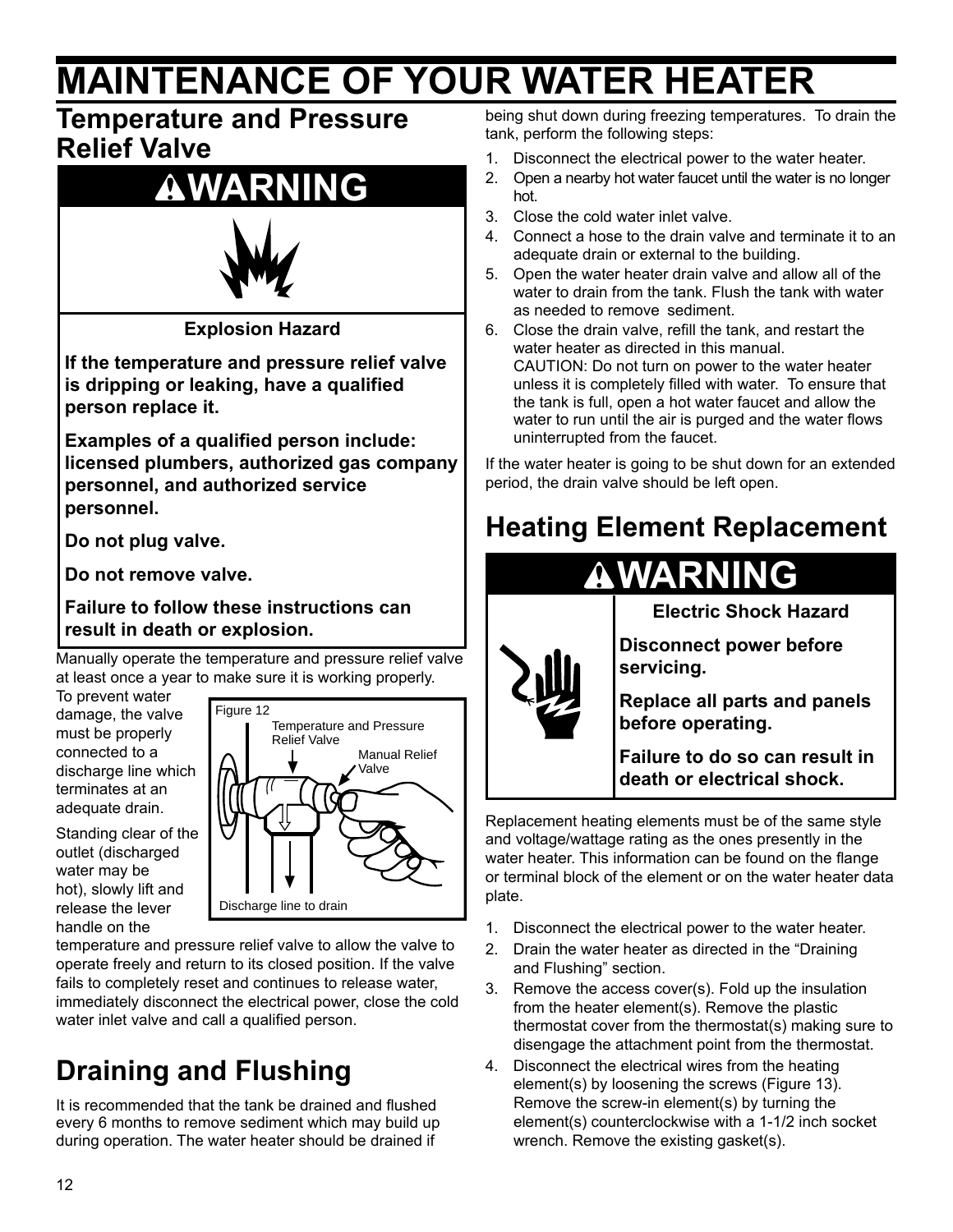

- 5. Clean the area where the gasket(s) fits to the tank. If you are replacing the bottom element, remove the accumulated sediment on the bottom of the tank.
- 6. Make sure the replacement element(s) has the correct voltage and wattage rating by matching it to the rating plate on the water heater. Position the new gasket(s) on the element and insert it into the water heater tank (Figure 14). Tighten the element by turning it clockwise until secure.
- 7. Close the drain valve. Open the nearest hot water faucet and allow the tank to fill completely with water.



To purge the lines of any excess air and sediment, keep the hot water faucet open for 3 minutes after a constant flow of water is obtained.

- 8. Check for leaks around the element(s).
- 9. Reconnect the electrical wires to the element and securely tighten the screws. Replace the plastic thermostat cover making sure the attachment points are engaged on the thermostat.
- 10. Replace the access cover(s).
- 11. Make certain the tank is filled with water. Applying electric current to heater elements not submerged in water will destroy them.
- 12. Reconnect electrical power to the water heater.

# **TROUBLESHOOTING CHART**

| <b>PROBLEM</b>                                | <b>POSSIBLE CAUSE(S)</b>                                                                                                                                                                                                                                                                                                                                                  | <b>CORRECTIVE ACTION</b>                                                                                                                                                                                                                                                                                                                             |
|-----------------------------------------------|---------------------------------------------------------------------------------------------------------------------------------------------------------------------------------------------------------------------------------------------------------------------------------------------------------------------------------------------------------------------------|------------------------------------------------------------------------------------------------------------------------------------------------------------------------------------------------------------------------------------------------------------------------------------------------------------------------------------------------------|
| <b>NO HOT WATER</b>                           | 1.<br>No power to heater<br>2.<br>High Temperature Limit Switch open<br>3.<br>Non-Functioning upper thermostat or<br>element.                                                                                                                                                                                                                                             | Turn on electrical switch. Check for blown fuses or<br>$\mathbf{1}$ .<br>tripped breaker<br>Reset. Check for source of trouble and correct<br>2.<br>3.<br>Replace thermostat or element.                                                                                                                                                             |
| <b>INSUFFICIENT HOT WATER</b>                 | Non-Functioning thermostats<br>1.<br>2.<br>Non-Functioning lower element<br>3.<br>Improper calibration<br>Thermostats set too low<br>4.<br>5.<br>Sediment or lime in tank<br>6.<br>Heater too small for job<br>7.<br>Wrong piping connections<br>8.<br>Leaking faucets<br>9.<br>Wasted hot water<br>10. Long runs of exposed pipe<br>11. Hot water piping on outside wall | 1.<br>Replace thermostats<br>2.<br>Replace element<br>3.<br>Replace thermostats<br>Set thermostats to desired temperature<br>4.<br>5.<br>Drain. Determine if water treatment is needed<br>6.<br>Install adequate water heater<br>7.<br>Correct piping<br>8.<br>Repair faucets<br>9.<br>Advise customer<br>10. Insulate piping<br>11. Insulate piping |
| <b>HIGH OPERATION COSTS</b>                   | Improper Calibration<br>$\mathbf 1$ .<br>2.<br>Thermostats set too high<br>3.<br>Sediment or lime in tank<br>4.<br>Heater too small for job<br>5.<br>Wrong piping connections<br>6.<br>Leaking faucets<br>7.<br>Wasted hot water<br>8.<br>Long runs of exposed piping<br>9.<br>Hot water piping in exposed wall                                                           | Replace thermostats<br>$\mathbf{1}$ .<br>Set thermostat to desired setting<br>2.<br>3.<br>Drain. Flush-Provide water treatment if needed<br>4.<br>Install adequate heater<br>5.<br>Correct piping<br>6.<br><b>Repair faucets</b><br>7 <sub>1</sub><br>Advise customer<br>8.<br>Insulate piping<br>9.<br>Insulate piping                              |
| <b>SLOW HOT WATER</b><br><b>RECOVERY</b>      | $\mathbf 1$ .<br>Non-Functioning upper element<br>2.<br>Non-Functioning lower element                                                                                                                                                                                                                                                                                     | 1.<br>Replace element<br>2.<br>Replace element                                                                                                                                                                                                                                                                                                       |
| <b>DRIP FROM RELIEF VALVE</b>                 | 1.<br>Excessive water pressure<br>2.<br>Closed system                                                                                                                                                                                                                                                                                                                     | $\mathbf{1}$ .<br>Use Pressure Reducing Valve and Pressure Relief Valve<br>2.<br>See "Closed System/Thermal Expansion" section                                                                                                                                                                                                                       |
| <b>THERMOSTAT DOES NOT</b><br><b>SHUT OFF</b> | Non-Functioning thermostats<br>1.<br>2.<br>Improper calibration                                                                                                                                                                                                                                                                                                           | Replace thermostats<br>$\mathbf{1}$ .<br>2.<br>Replace thermostats                                                                                                                                                                                                                                                                                   |
| <b>WATER ODOR</b>                             | Sulfides in the water<br>1.                                                                                                                                                                                                                                                                                                                                               | See "Anode Rod/Water Odor" section<br>1.                                                                                                                                                                                                                                                                                                             |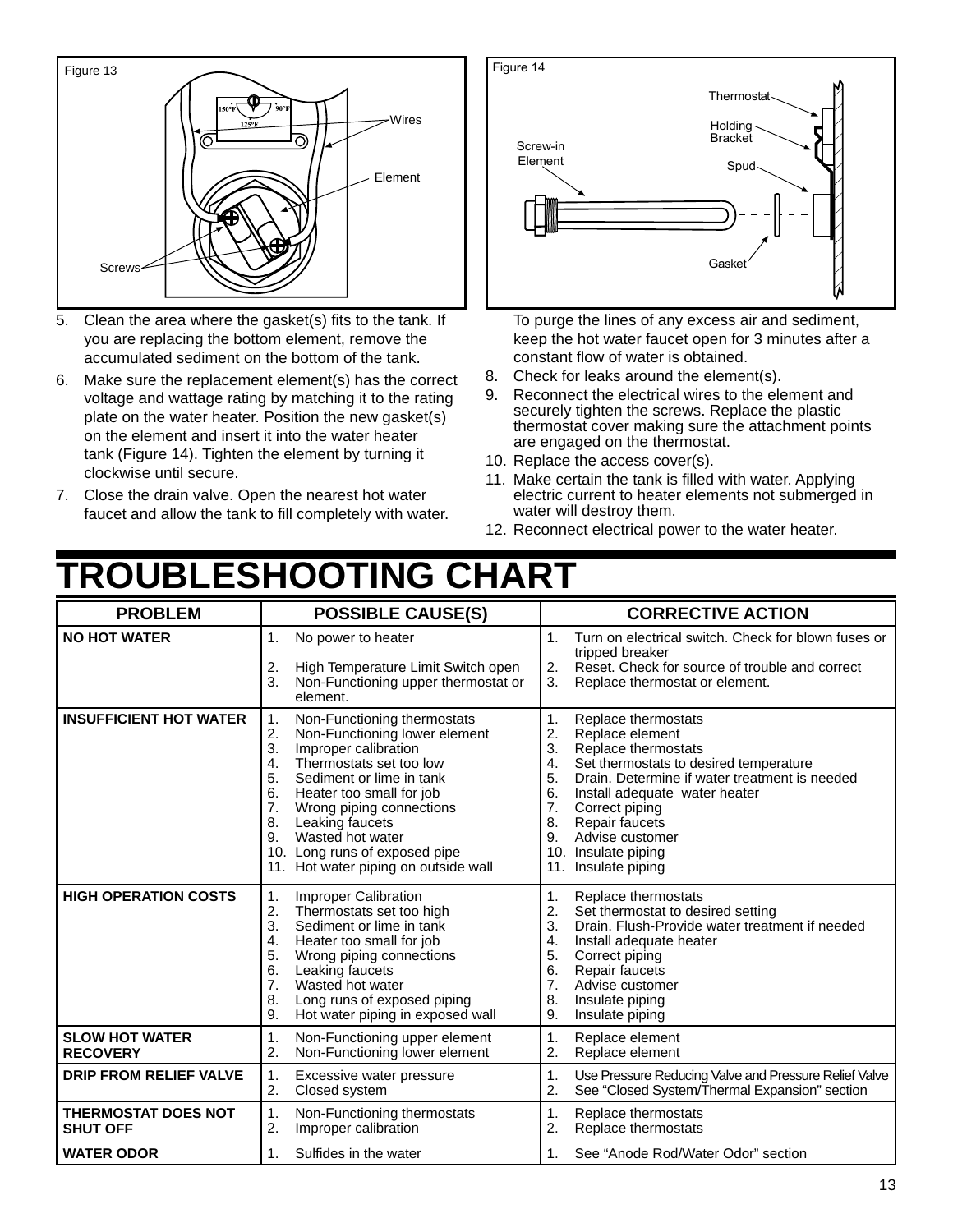# **REPAIR PART ILLUSTRATION**

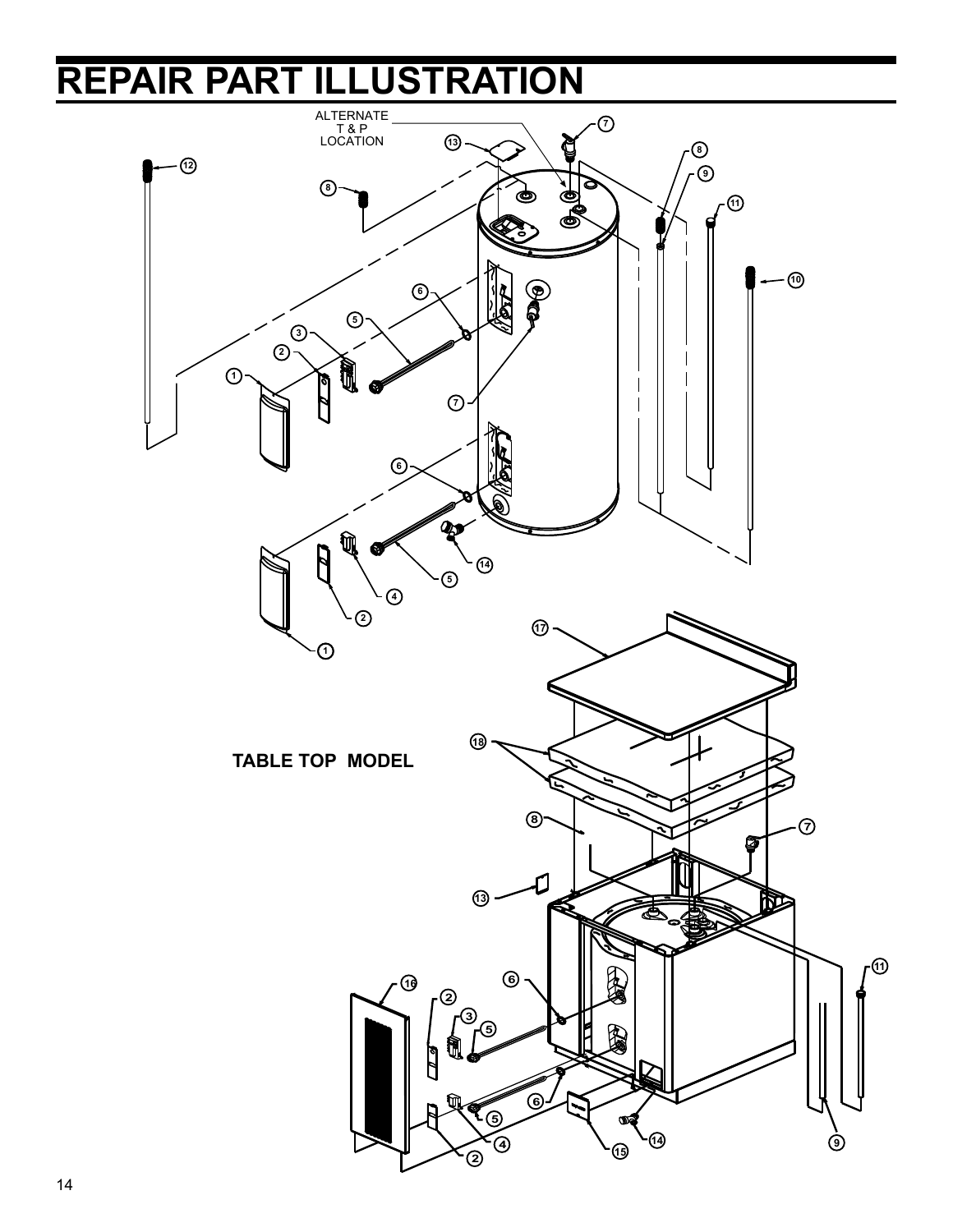#### **SIDE WATER CONNECTIONS**



#### **REPAIR PARTS**

Repair parts may be ordered through your plumber, local distributor, home improvement center, or by calling 1-800-999-9515. When ordering repair parts always give the following information:

- 1. Model, serial and product number
- 2. Item number
- 3. Parts description

#### **LEGEND**

- Special anode rod (See "Anode Rod/Water Odor" section)
- Temperature and Pressure Relief Valve is required, but may not be factory installed.
- Specify thermostat type when ordering
- Exclusive to the Table Top Water Heaters.

#### **REPAIR PARTS LIST**

| <b>ITFM</b> | <b>PARTS DESCRIPTION</b>                 |
|-------------|------------------------------------------|
| NO.         |                                          |
| 1           | <b>ACCESS DOORS</b>                      |
| 2           | THERMOSTAT COVERS (UPPER & LOWER)        |
| 3           | <b>UPPER THERMOSTAT ▲</b>                |
| 4           | LOWER THERMOSTAT ▲                       |
| 5           | <b>ELEMENT</b>                           |
| 6           | <b>ELEMENT GASKET</b>                    |
| 7           | TEMPERATURE AND PRESSURE RELIEF VALVES   |
| 8           | <b>HEAT TRAPS</b>                        |
| 9           | DIP TUBE                                 |
| 10          | <b>HEAT TRAP/DIP TUBE COMBINATION</b>    |
| 11          | ANODE ROD $\blacklozenge$                |
| 12          | <b>HEAT TRAP/ANODE ROD COMBINATION ♦</b> |
| 13          | <b>JUNCTION BOX COVER</b>                |
| 14          | <b>DRAIN VALVE</b>                       |
| 15          | <b>DRAIN ACCESS PANEL</b>                |
| 16          | <b>FRONT PANEL</b>                       |
| 17          | <b>TOP PANEL</b>                         |
| 18          | <b>INSULATION</b>                        |
| 19          | NIPPLE/J-TUBE COMBINATION                |
| 20          | <b>FLANGE</b>                            |